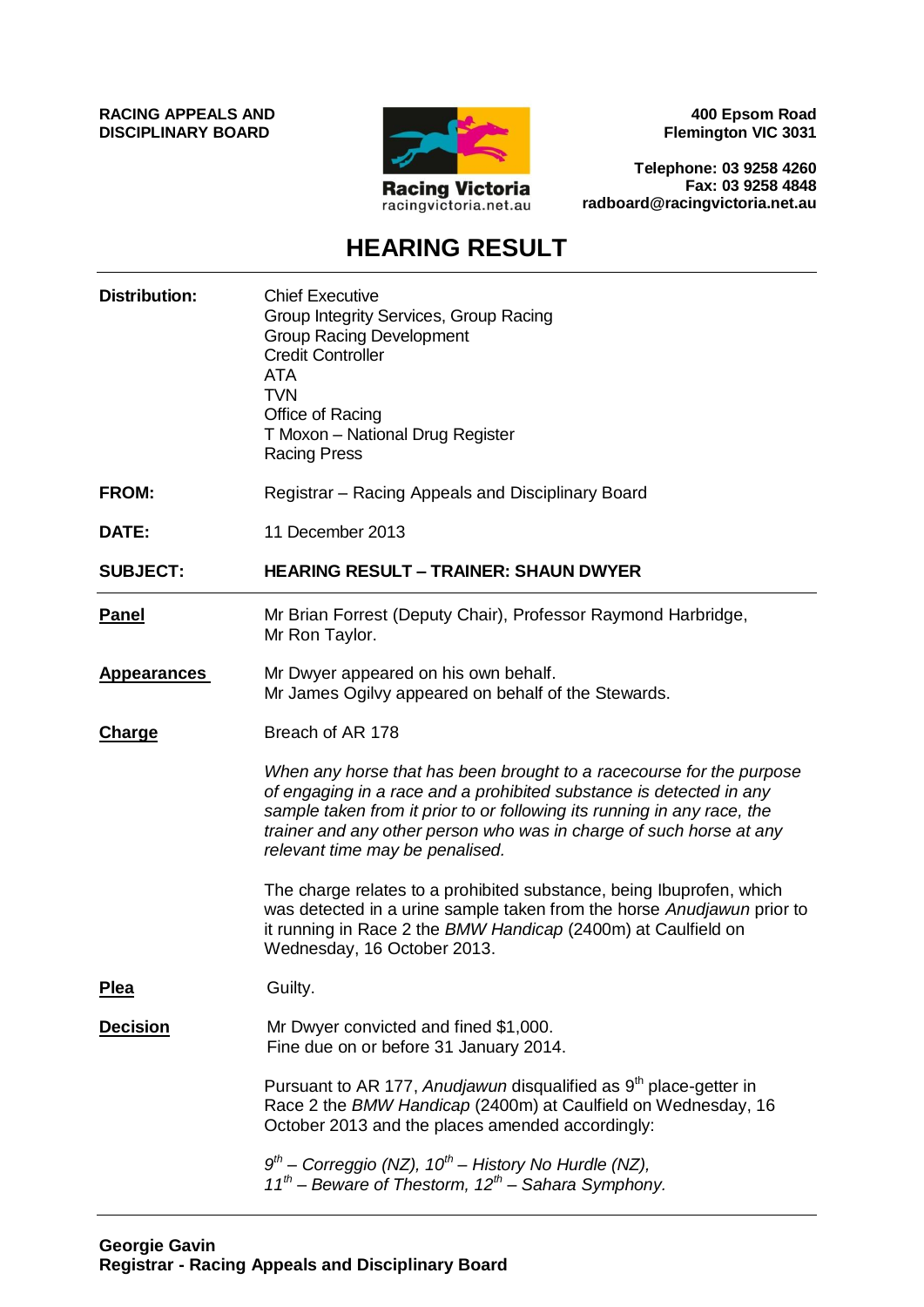# **TRANSCRIPT OF PROCEEDINGS**

## **RACING APPEALS AND DISCIPLINARY BOARD**

\_\_\_\_\_\_\_\_\_\_\_\_\_\_\_\_\_\_\_\_\_\_\_\_\_\_\_\_\_\_\_\_\_\_\_\_\_\_\_\_\_\_\_\_\_\_\_\_\_\_\_\_\_\_\_\_\_\_\_\_\_\_\_

**MR B. FORREST, Deputy Chairman PROF R. HARBRIDGE MR R. TAYLOR**

#### **EXTRACT OF PROCEEDINGS**

**DECISION**

## **TRAINER: SHAUN DWYER**

**RE: ANUDJAWUN**

#### **MELBOURNE**

#### **WEDNESDAY, 11 DECEMBER 2013**

MR J. OGILVY appeared on behalf of the RVL Stewards

MR S. DWYER appeared on his own behalf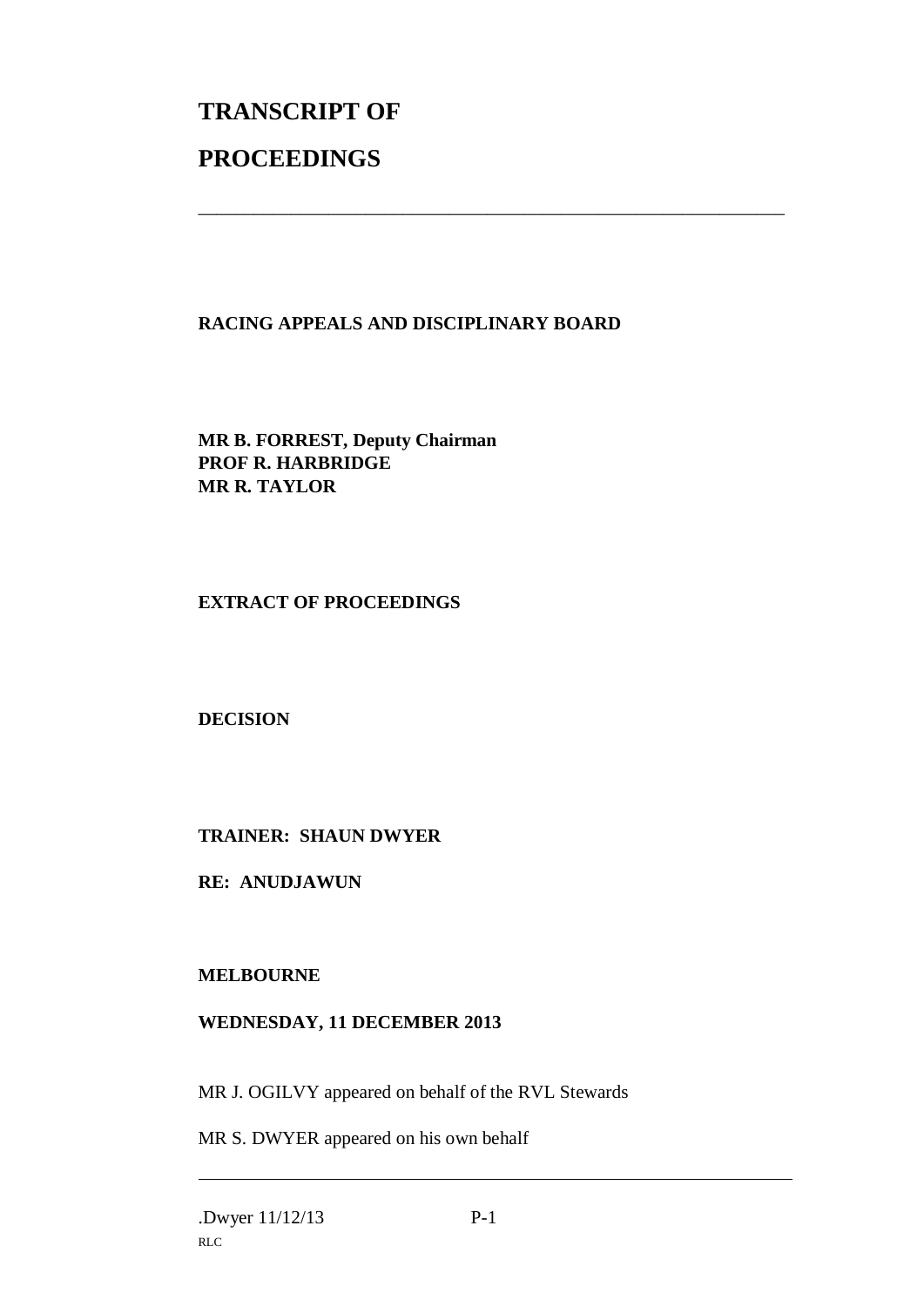DEPUTY CHAIRMAN: Mr Dwyer, you have pleaded guilty to a charge under Australian Rule of Racing 178, having brought the horse Anudjawun, trained by you, to Caulfield races on 16 October 2013, when a prohibited substance was detected in a urine sample taken from the horse prior to it running in the BMW Handicap over 2400 metres.

An analysis of the sample by Racing Analytical Services and confirmatory analysis of the reserve sample by the Australian Racing Forensic Laboratory revealed the presence of ibuprofen, a nonsteroidal anti-inflammatory agent capable of affecting the musculoskeletal system which under AR 178B(2) is a declared prohibited substance.

In its terms, Rule 178 imposes on a trainer responsibility for ensuring horses presented for racing are free of prohibited substances irrespective of the circumstances of administration. That said, the Board does acknowledge that the circumstances may be relevant to the question of penalty.

In this case, there was no reported administration of ibuprofen to the horse. The circumstances of administration are uncertain. There are various possibilities as outlined in the statement of Dr Michelle Ledger, manager, veterinary services, Racing Victoria, but the evidence is insufficient to make a finding as to the probable cause of administration.

Both you, Mr Dwyer, and your veterinary surgeon, Dr Jalim, who both treated Anudjawun, cannot account for the presence of ibuprofen. Both told Stewards